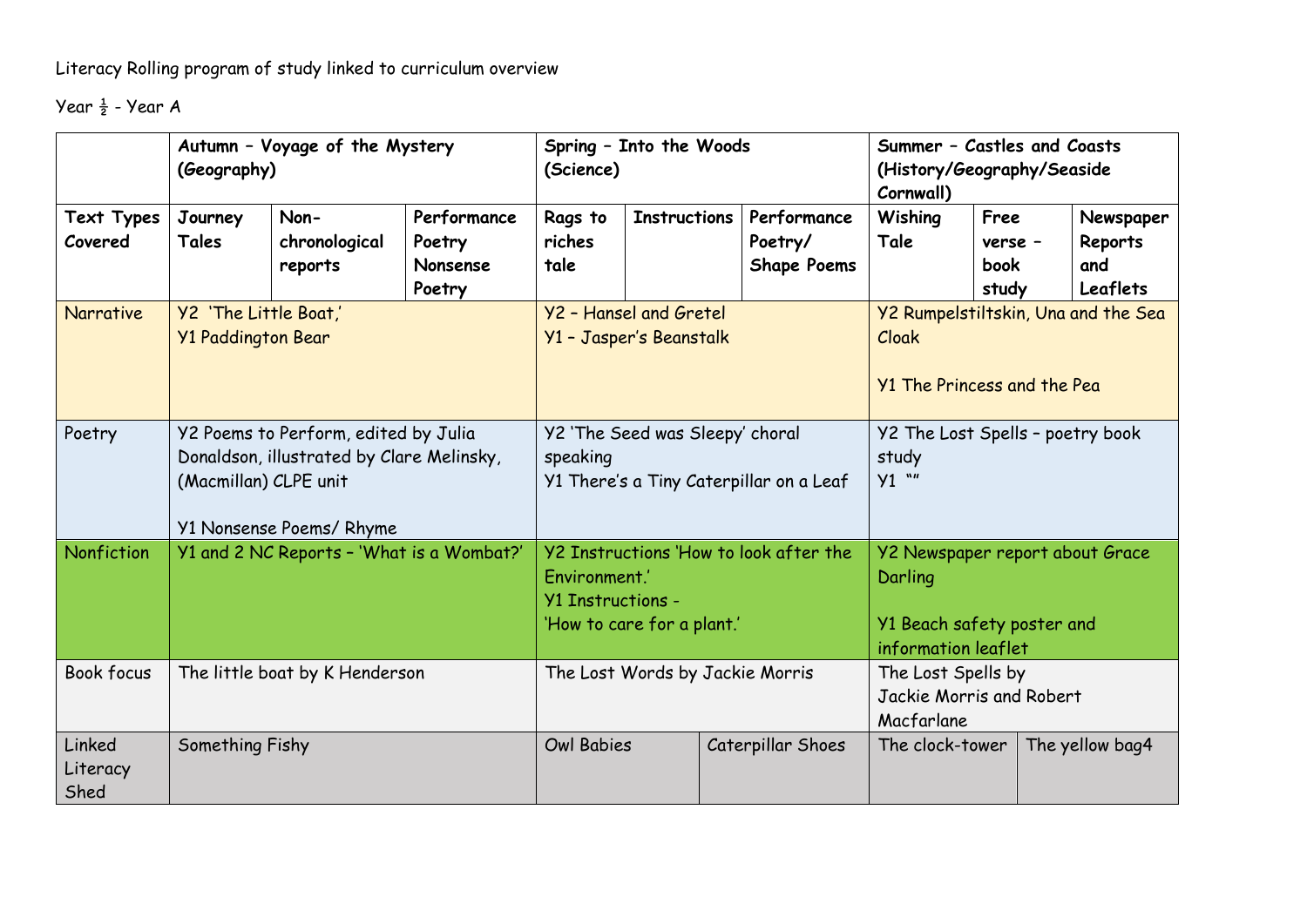| Additional | The Little Boat by K Henderson, The Snail and Whale by                                                                                                                                                             | Fantastic Mr. Fox and James and the Giant Peach   | Rapunzel Sarah Gibb, traditional Tales - mixed.                                           |  |  |  |
|------------|--------------------------------------------------------------------------------------------------------------------------------------------------------------------------------------------------------------------|---------------------------------------------------|-------------------------------------------------------------------------------------------|--|--|--|
| Curriculum | J. Donaldson, Aesops Fables retold by M. Rosen Journey                                                                                                                                                             | The Lost Words by Jackie Morris, Under the        | Snow White, Cinderella, the Princess and the<br>Pea, Rumplestiltskin. Quentin Blake's The |  |  |  |
| Texts      | by A. Becker, Meerkat Mail by E. Gravett, Flotsam by D.                                                                                                                                                            | Canopy by Iris Volant & Cynthia Alonso, Tidy by   |                                                                                           |  |  |  |
|            | Weiser, Ocean Meets Sky Eric Fann                                                                                                                                                                                  | <b>Emily Gravett</b>                              | Green Ship, The Secret of Spiggy Holes by Enid                                            |  |  |  |
|            |                                                                                                                                                                                                                    |                                                   | Blyton, Sally and the Limpet by Simon James,                                              |  |  |  |
|            |                                                                                                                                                                                                                    |                                                   | Flotsam by David Wiesner, Somebody                                                        |  |  |  |
|            |                                                                                                                                                                                                                    |                                                   | Swallowed Stanley by Sarah Roberts & Hannah                                               |  |  |  |
|            | Poetry: A-Z Animal poetry, Mustard, Custard, Grumble<br>Belly and Gravy by M Rosen.                                                                                                                                | Poetry: Poems to Perform, edited by Julia         | Peck, Alba The Hundred Year Old Fish Lara                                                 |  |  |  |
|            |                                                                                                                                                                                                                    | Donaldson, illustrated by Clare Melinsky, All the | Hawthorne                                                                                 |  |  |  |
|            |                                                                                                                                                                                                                    | Wild Wonders by Various Poets, Wendy Cooling      |                                                                                           |  |  |  |
|            |                                                                                                                                                                                                                    | (editor) & Piet Grobler (illustrator)             | Poetry: 'The Lost Spells.' Jackie Morris - book                                           |  |  |  |
|            |                                                                                                                                                                                                                    |                                                   | study project                                                                             |  |  |  |
|            | Non-Fiction books to refer to. Over In Australia:<br>Amazing Animals Down Under by Marianne Berkes and<br>Illustrated by Jill Dubin, Australian Animals The<br>Australian Animal Atlas by Leonard Cronin, books on | Non fiction: A Seed is Sleepy by Dianna Aston &   |                                                                                           |  |  |  |
|            |                                                                                                                                                                                                                    | Sylvia Long                                       |                                                                                           |  |  |  |
|            |                                                                                                                                                                                                                    | A Butterfly Is Patient by Dianna Hutts Aston &    | Nonfiction: Castles Colin Thompson, Usborne                                               |  |  |  |
|            |                                                                                                                                                                                                                    | Sylvia Long, The Bee Book by Charlotte Milner,    | See inside castles. The Big Book of the Blue,                                             |  |  |  |
|            | transport.                                                                                                                                                                                                         | First Facts: Bugs by Penelope Arlon & DK          | Yuval Zommer, The sea book by Charlotte                                                   |  |  |  |
|            |                                                                                                                                                                                                                    |                                                   | Milner                                                                                    |  |  |  |
|            |                                                                                                                                                                                                                    |                                                   |                                                                                           |  |  |  |
|            |                                                                                                                                                                                                                    |                                                   |                                                                                           |  |  |  |
|            |                                                                                                                                                                                                                    |                                                   |                                                                                           |  |  |  |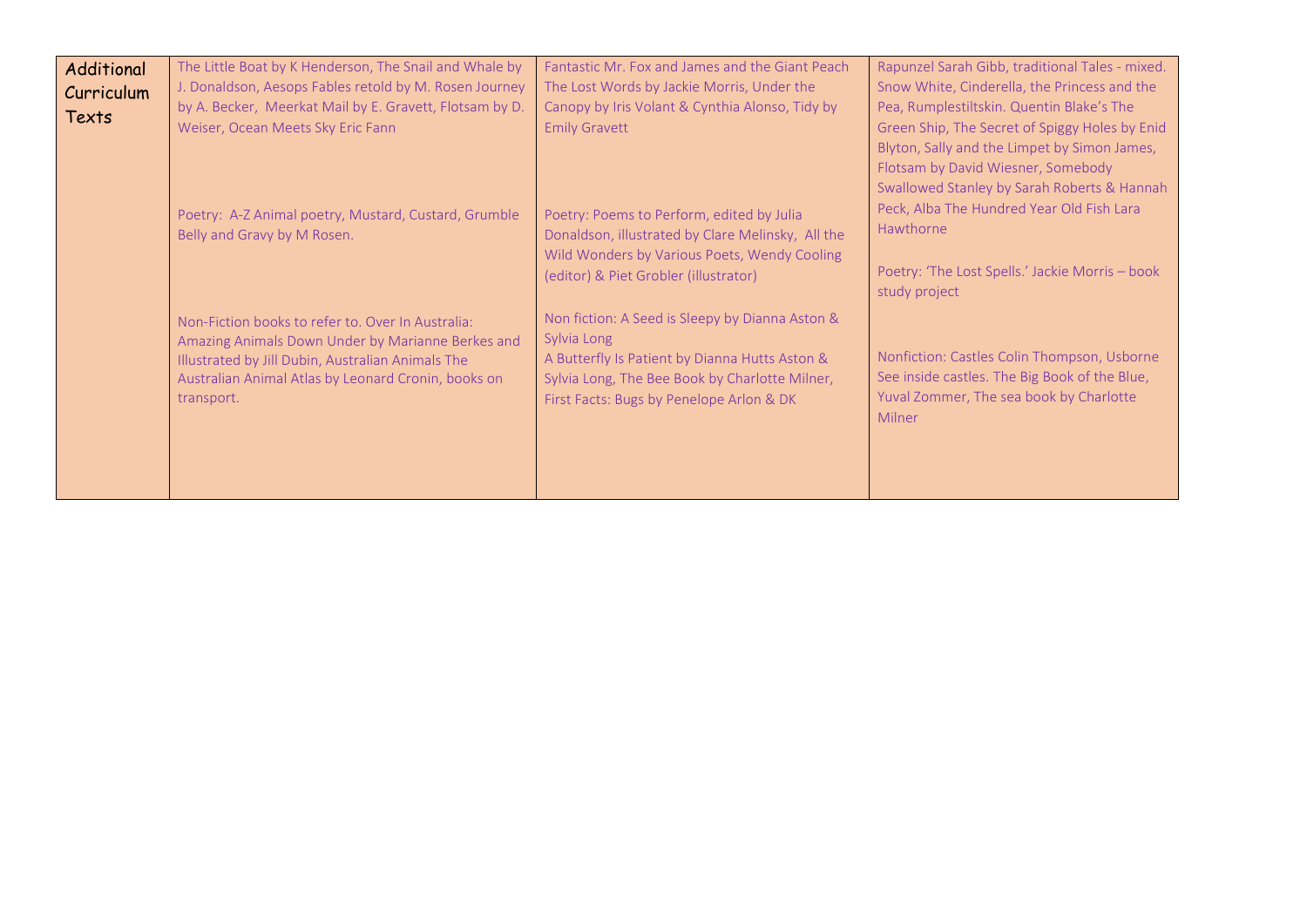Year 1/2 - Year B

|                              | Autumn - Down in the Jungle<br>(Geography)                                                                                                         |                                        |                              | Spring - Out of this World (Space)<br>(Science)                                                                                              |                                         |                     | Summer - Dinosaurs and Discovery<br>(History, Geography, Industry<br>Cornwall)                                                                                                     |                                                        |                    |  |
|------------------------------|----------------------------------------------------------------------------------------------------------------------------------------------------|----------------------------------------|------------------------------|----------------------------------------------------------------------------------------------------------------------------------------------|-----------------------------------------|---------------------|------------------------------------------------------------------------------------------------------------------------------------------------------------------------------------|--------------------------------------------------------|--------------------|--|
| <b>Text Types</b><br>Covered | Journey /<br>Meeting<br>Tale                                                                                                                       | <b>Kennings</b><br>Calligrams<br>Rhyme | Recounts<br>Recipes<br>Lists | Finding<br>Tale                                                                                                                              | Free verse<br><b>Acrostics</b>          | NC Reports<br>Diary | Warning<br>Tale                                                                                                                                                                    | Performance<br>poetry/<br>Poems<br>based on a<br>model | Reports<br>Letters |  |
| <b>Narrative</b>             | <b>Y2 The Papaya that Spoke (Pie Corbett)</b><br>Y1 'Monkey See Monkey Do' Pie Corbett                                                             |                                        |                              | Y2 'The Marvellous Moon Map' Teresa<br>Heapy<br>Y1 'The Way Back Home' Oliver<br><b>Jeffers</b>                                              |                                         |                     | Y2 The girl and the Dinosaur by Hollie<br>Hughes<br>Y1 'The Little Green Dinosaur.'                                                                                                |                                                        |                    |  |
| Poetry                       | Y2 Poetry - Animal poems (kennings)<br>Y1 Calligrams and Shape poems                                                                               |                                        |                              | Y2 What is the Sun? Planet Poetry Pie<br>Corbett<br><b>Y1 Planet Acrostics</b>                                                               |                                         |                     | Y2 based on a model 'The Zealous Zoo'<br>Pie Corbett (to innovate about<br>dinosaurs)<br><b>Y1 Performance Poetry</b>                                                              |                                                        |                    |  |
| Nonfiction                   | Y2 Recount trip to the rainforest<br>(Eden) Recipes for rainforest smoothies<br><b>Y1 Postcard Recounts and lists</b>                              |                                        |                              | Y2 Non-Chronological Report - Planets<br>Y1 Planet fact files/ Diary                                                                         |                                         |                     | Y2 Newspaper Report about Mary<br>Anning; Non-chronological report about<br>a dinosaur<br>Y1 Nonfiction: 'Dear Dinosaur' By Chae<br>Strathie writing to a dinosaur in a<br>museum. |                                                        |                    |  |
| Book focus                   | Wild by Emily Hughes (PSHE links)                                                                                                                  |                                        |                              | Beegu by Alexis Deacon                                                                                                                       |                                         |                     | Prehistoric Actual Size by Steve<br>Jenkins                                                                                                                                        |                                                        |                    |  |
| Literacy<br>Shed             | The Black Hat                                                                                                                                      |                                        | The Bridge                   |                                                                                                                                              | Lune et L'Autre<br>The way back<br>home |                     |                                                                                                                                                                                    | Bog Baby Writing unit Jeanne Willis                    |                    |  |
| Curriculum<br>Texts          | Fiction: Wild by Emily Hughes; Explorer Kathryn<br>Rundell; Jungle Book Rudyard Kipling, The Great<br>Kapok Tree Lynne Cherry, One Day on our Blue |                                        |                              | Fiction: Buzz Aldrin - Reaching for the Moon,<br>Counting on Katherine Helaine Becker Man on<br>the Moon by Simon Bartram, Field Trip to the |                                         |                     | Fiction: Secret Dinosaur - N S Blackman; Dinosaur<br>Diary - Julia Donaldson; Thomas and the Tinners;<br>Five Go Down to the Sea - Enid Blyton, The                                |                                                        |                    |  |